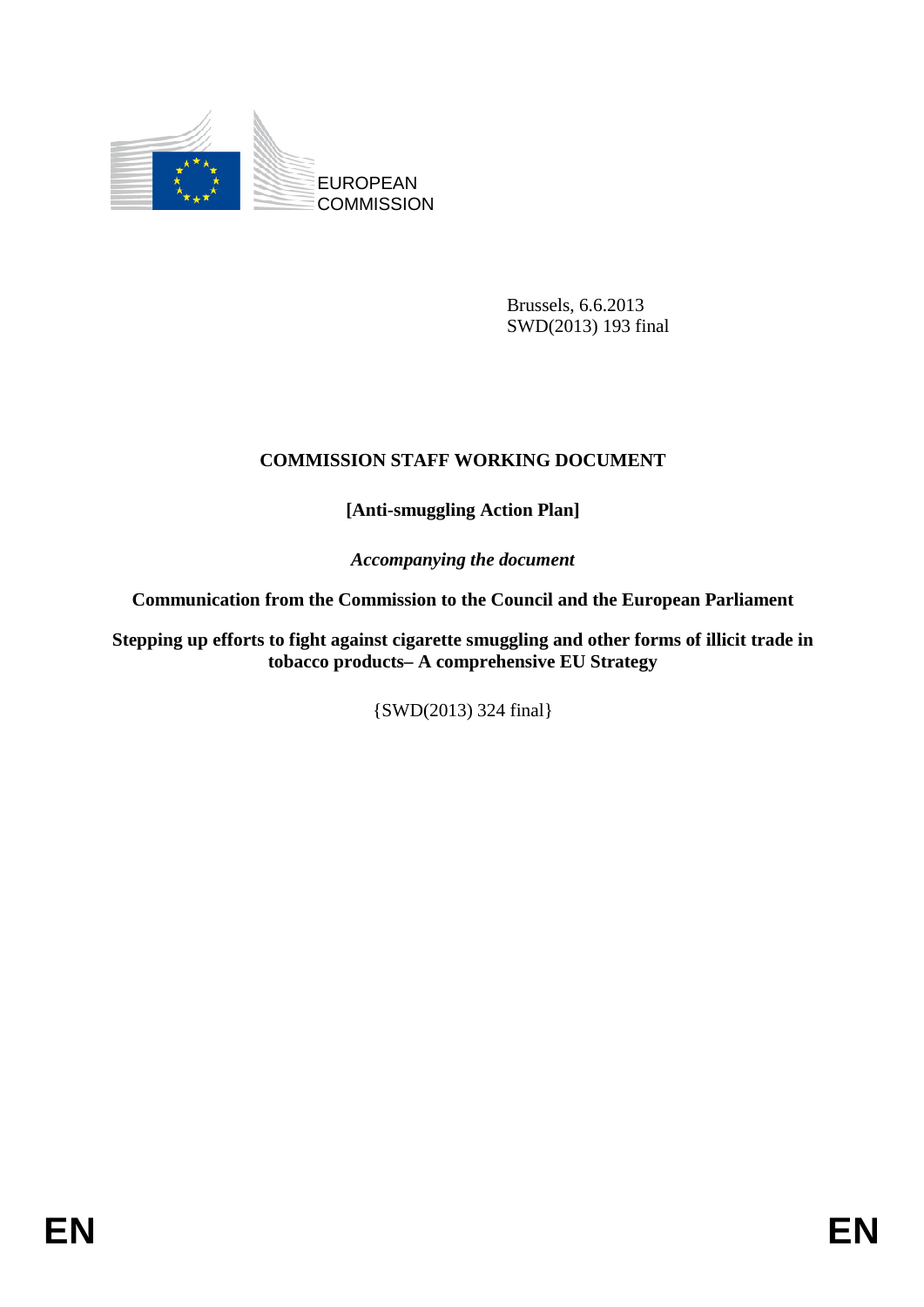## **COMMISSION STAFF WORKING DOCUMENT**

**[Anti-smuggling Action Plan]** 

*Accompanying the document* 

## **Communication from the Commission to the Council and the European Parliament**

## **Stepping up efforts to fight against cigarette smuggling and other forms of illicit trade in tobacco products– A comprehensive EU Strategy**

| <b>Action</b> | <b>Description</b>           |                                                                                                                                                                                                                                                                                                                                                                                                                                                                         | <b>Timeline</b> | <b>Responsible</b> | <b>Outcome Indicator</b>           |  |  |
|---------------|------------------------------|-------------------------------------------------------------------------------------------------------------------------------------------------------------------------------------------------------------------------------------------------------------------------------------------------------------------------------------------------------------------------------------------------------------------------------------------------------------------------|-----------------|--------------------|------------------------------------|--|--|
| $\mathbf{1}$  |                              | <b>Measures to decrease incentives</b>                                                                                                                                                                                                                                                                                                                                                                                                                                  |                 |                    |                                    |  |  |
| 1.1           | of excisable<br>tobacco with | Aligning definition Propose revisions of Council Directive 2011/64/EU Mid- to long term /<br>of 21 June 2011 on the structure and rates of excise end 2014<br>duty applied to manufactured tobacco and Council<br>customs definitions Directive 2008/118/EC of 16 December 2008<br>concerning the general arrangements for excise duty<br>and repealing Directive 92/12/EEC including<br>aligning the definitions of excisable tobacco products<br>with CN definitions. |                 | Commission         | Adoption of<br>Commission proposal |  |  |
| 1.2.          | Travellers'<br>allowances    | Prepare report to the Council on the implementation Short-term /<br>of the current rules, accompanied by technical second half 2013<br>guidance on the application of relief thresholds for<br>travellers.                                                                                                                                                                                                                                                              |                 | Commission         | Publication of report              |  |  |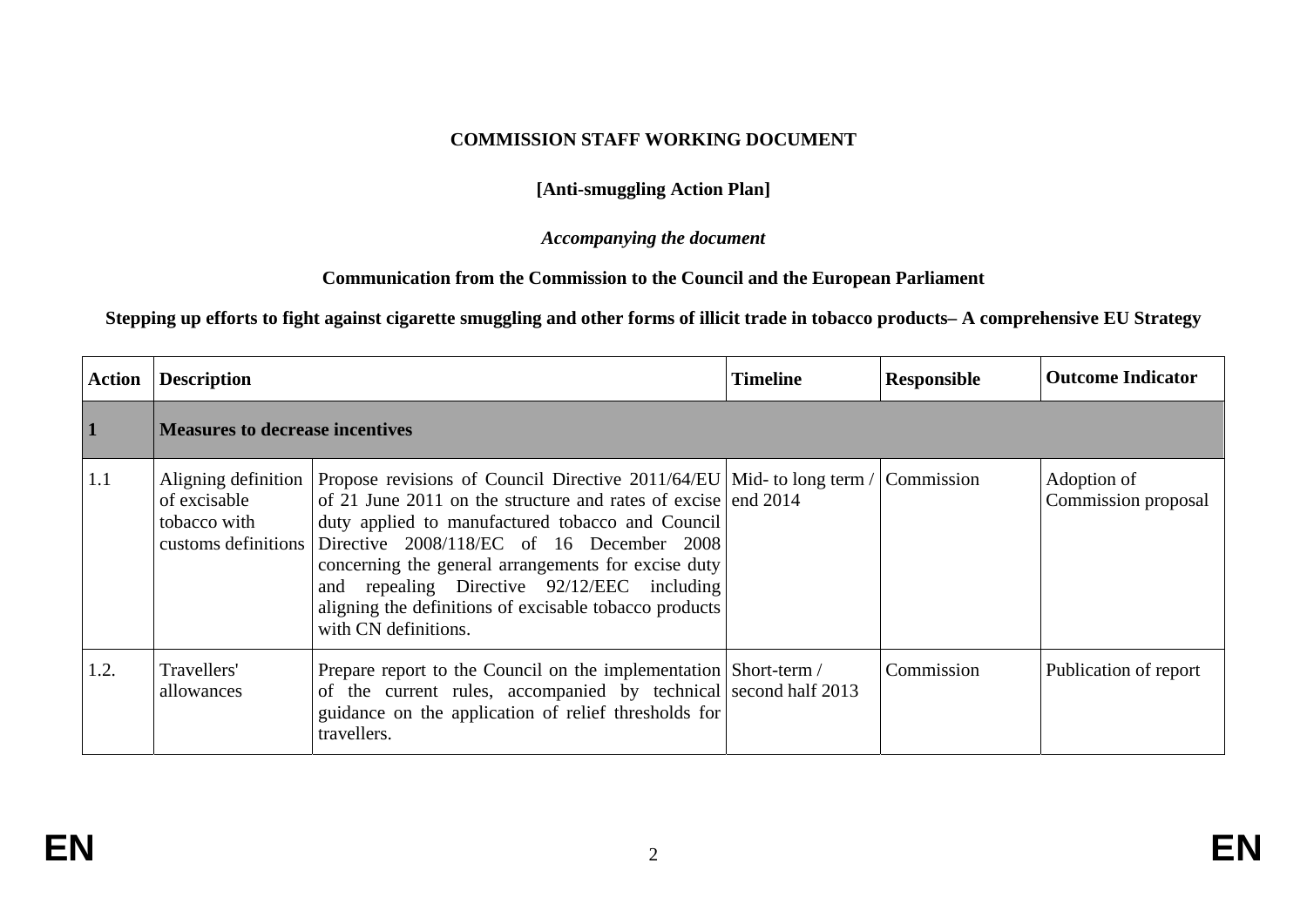| 1.3              | Anti-forestalling                                        | Examine the need for rules limiting forestalling, in Short-term /<br>particular by organising a workshop to discuss second half 2013<br>current anti-forestalling measures and related best<br>practice solutions with MS.                                                                                                                                                                                                                                             |           | Commission                                           | Workshop organised                     |
|------------------|----------------------------------------------------------|------------------------------------------------------------------------------------------------------------------------------------------------------------------------------------------------------------------------------------------------------------------------------------------------------------------------------------------------------------------------------------------------------------------------------------------------------------------------|-----------|------------------------------------------------------|----------------------------------------|
| 1.4              | Awareness raising                                        | Organise targeted public awareness raising actions Mid-term / 2014<br>using modern technologies based on existing good<br>examples emphasising the links between cigarette<br>smuggling and organised crime.                                                                                                                                                                                                                                                           |           | Commission and<br>interested Member<br><b>States</b> | Number of awareness<br>raising actions |
| $\overline{2}$ . | <b>Measures to secure the supply chain</b>               |                                                                                                                                                                                                                                                                                                                                                                                                                                                                        |           |                                                      |                                        |
| 2.1              | Signature of the<br><b>FCTC Protocol</b>                 | Present the proposal for the Council Decision on the Short-term /<br>signing on behalf of the EU of the FCTC Protocol.                                                                                                                                                                                                                                                                                                                                                 | June 2013 | Commission                                           | Signature                              |
| 2.2              | Conclusion and<br>implementation of<br>the FCTC Protocol | Analyse the necessity of adopting additional EU   Mid-term / 2014<br>legislation to ensure compliance with supply chain<br>control provisions of the FCTC Protocol at EU level.<br>Present proposals for a decision of the European<br>Parliament and of the Council to conclude the<br>Protocol and for additional necessary legislative<br>measures to ensure compliance with the FCTC<br>provisions as far as matters falling into EU<br>competences are concerned. |           | Commission                                           | Adoption of<br>Commission proposals    |
| 2.3              | <b>Tobacco Products</b><br>Directive                     | Adoption of the proposed Directive of the European   Mid-term / 2014<br>Parliament and of the Council on the approximation<br>of the laws, regulations and administrative provisions<br>of the Member States concerning the manufacture,<br>presentation and sale of tobacco and related products                                                                                                                                                                      |           | European<br>Parliament and<br>Council                | Adoption                               |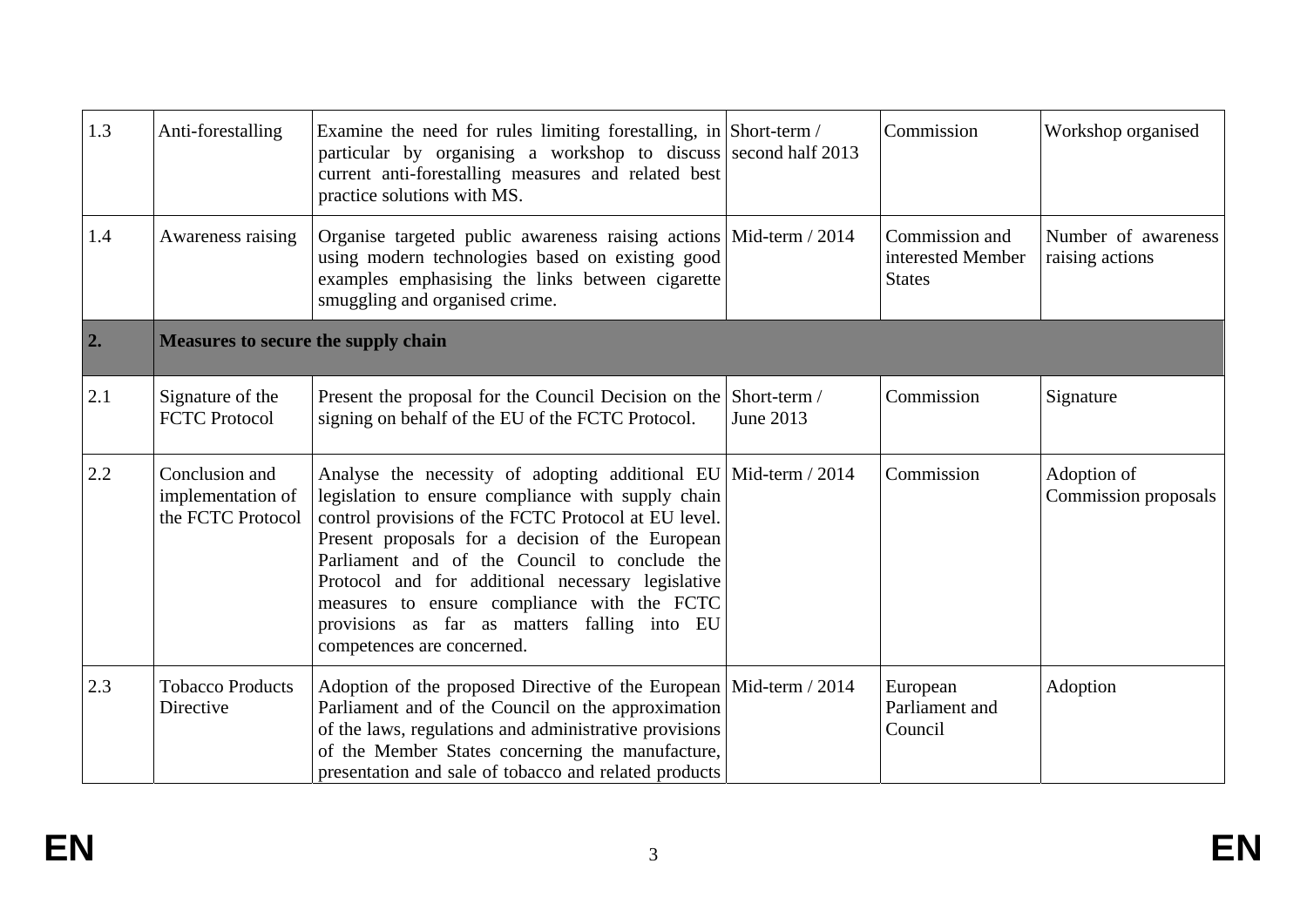|       |                                                                                        | (COM(2012) 788 final, 2012/0366 (COD)).                                                                                                                                                                                                                                                                |                                                                                                    |                                        |                                              |  |  |
|-------|----------------------------------------------------------------------------------------|--------------------------------------------------------------------------------------------------------------------------------------------------------------------------------------------------------------------------------------------------------------------------------------------------------|----------------------------------------------------------------------------------------------------|----------------------------------------|----------------------------------------------|--|--|
| 2.4   | Delegated acts<br>provided for in the<br>proposed Tobacco<br><b>Products Directive</b> | Adoption of the delegated acts provided for in the $\vert$ Mid- to long term /<br>proposed Directive (concerning technical details 2014-2015)<br>relating to the compatibility between the tracking and<br>tracing systems, the standardisations for security<br>features and data storage contracts). |                                                                                                    | Commission                             | Adoption                                     |  |  |
| 3.    | <b>Measures to strengthen enforcement</b>                                              |                                                                                                                                                                                                                                                                                                        |                                                                                                    |                                        |                                              |  |  |
| 3.1   | <b>Addressing challenges of EU enforcement authorities</b>                             |                                                                                                                                                                                                                                                                                                        |                                                                                                    |                                        |                                              |  |  |
|       | <b>Risk Management</b>                                                                 |                                                                                                                                                                                                                                                                                                        |                                                                                                    |                                        |                                              |  |  |
| 3.1.1 | Action Plan on EU<br>customs risk<br>management and<br>supply chain<br>security        | Preparation of an Action Plan on EU customs risk Council<br>management and supply chain control following the Conclusions: first<br>Council Conclusions (to be adopted under Irish half of 2013<br>presidency).                                                                                        | Action Plan: mid-<br>term/2014                                                                     | Commission and<br><b>Member States</b> | Action plan drafted                          |  |  |
|       | <b>Operational actions</b>                                                             |                                                                                                                                                                                                                                                                                                        |                                                                                                    |                                        |                                              |  |  |
| 3.1.2 | PCA on cigarettes                                                                      | After the conclusion of the PCA prepare, on the basis PCA conclusion:<br>of the results, recommendations to strengthen the EU<br>capacity to identify cigarette smuggling.                                                                                                                             | short-term / end<br>2013<br>Recommendations:<br>first quarter 2014<br>Implementation:<br>long-term | Commission and<br><b>Member States</b> | Recommendations<br>agreed and<br>implemented |  |  |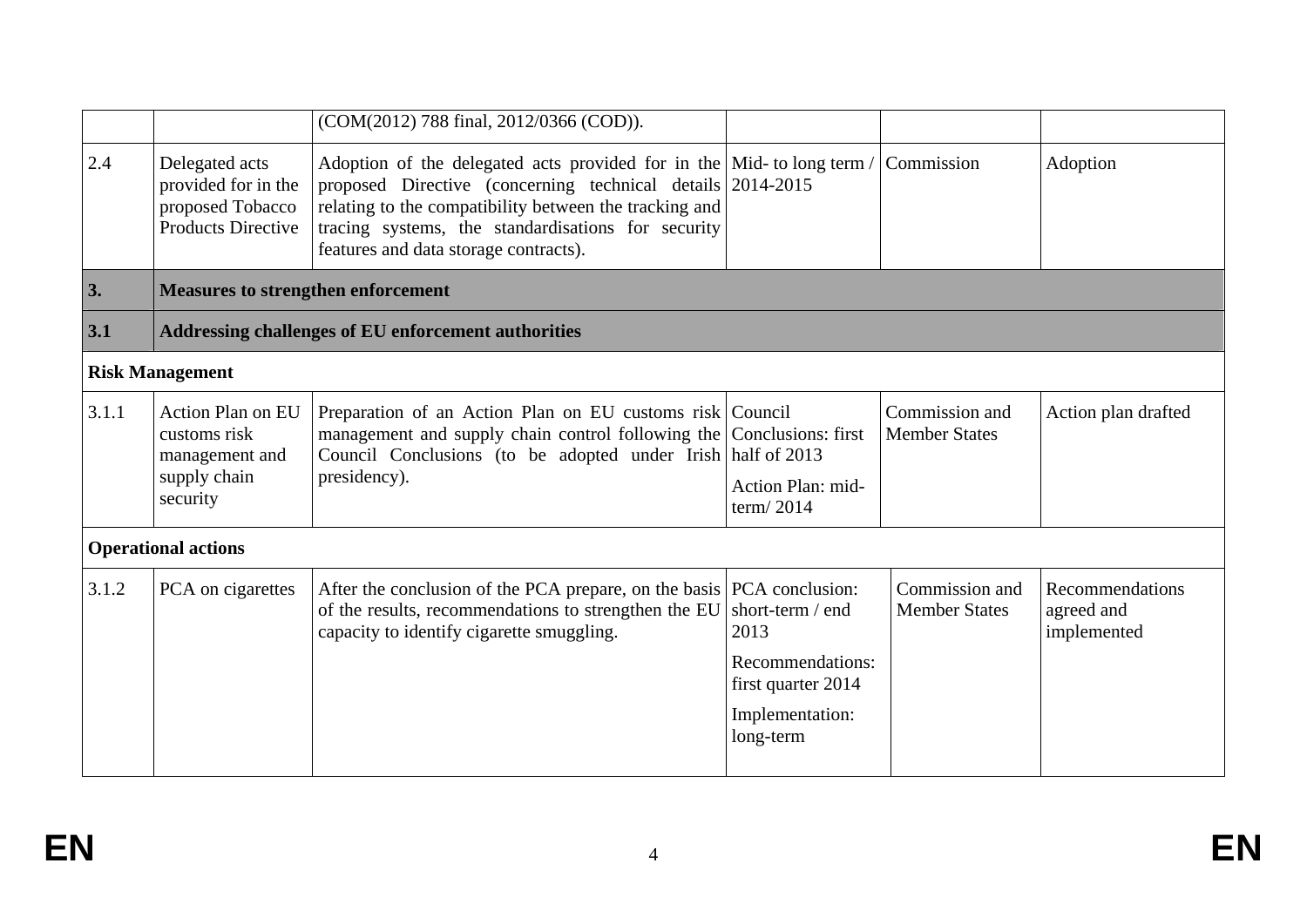| 3.1.3 | <b>JCO</b> at Eastern<br>Border                                                      | Analyse the results of the complementary JCO at the Short-term / first<br>Eastern Border in cooperation with Frontex, targeting<br>cigarette smuggling.    | half 2013                      | Commission and<br><b>Member States</b>               | Debriefing meeting on<br><b>JCO</b>                           |
|-------|--------------------------------------------------------------------------------------|------------------------------------------------------------------------------------------------------------------------------------------------------------|--------------------------------|------------------------------------------------------|---------------------------------------------------------------|
| 3.1.4 | Consignments from<br>the UAE                                                         | Better target illicit consignments sourced from the Mid- to long term /<br>UAE.                                                                            | 2014-2015                      | Commission and<br><b>Member States</b>               | Number of seizures                                            |
| 3.1.5 | Targeted action<br>using mobile teams                                                | Coordinate a specific action using EU mobile teams Mid-term 2014<br>targeting main routes inside the EU.                                                   |                                | Commission and<br><b>Member States</b>               | Number of seizures                                            |
| 3.1.6 | Suspicious<br>transport<br>companies                                                 | Propose a targeted action on suspicious transport<br>companies.                                                                                            | Mid- to long term<br>2014-2015 | Commission and<br>interested<br><b>Member States</b> | Action completed                                              |
| 3.1.7 | Improvement of<br><b>JCOs</b>                                                        | Resolve the problems and weaknesses identified in $ \text{Mid-term } / 2014 $<br>the management, financing, coordination and follow-<br>up of JCOs.        |                                | <b>Member States</b><br>and Commission               | Recommendations                                               |
| 3.1.8 | Samples of<br>cigarettes and other<br>tobacco products<br>seizures made in<br>the MS | Evaluate the information obtained through the Continuously<br>analysis of samples of cigarettes and other tobacco<br>products seized in the Member States. |                                | Commission                                           | Identify origin of illicit<br>products and analyse<br>quality |
| 3.1.9 | Customs<br>Laboratories                                                              | Encourage and promote the cooperation and Mid- to long term<br>involvement of customs laboratories in the analysis<br>of seized tobacco products.          |                                | Commission and<br><b>Member States</b>               | Number of samples<br>sent/results received                    |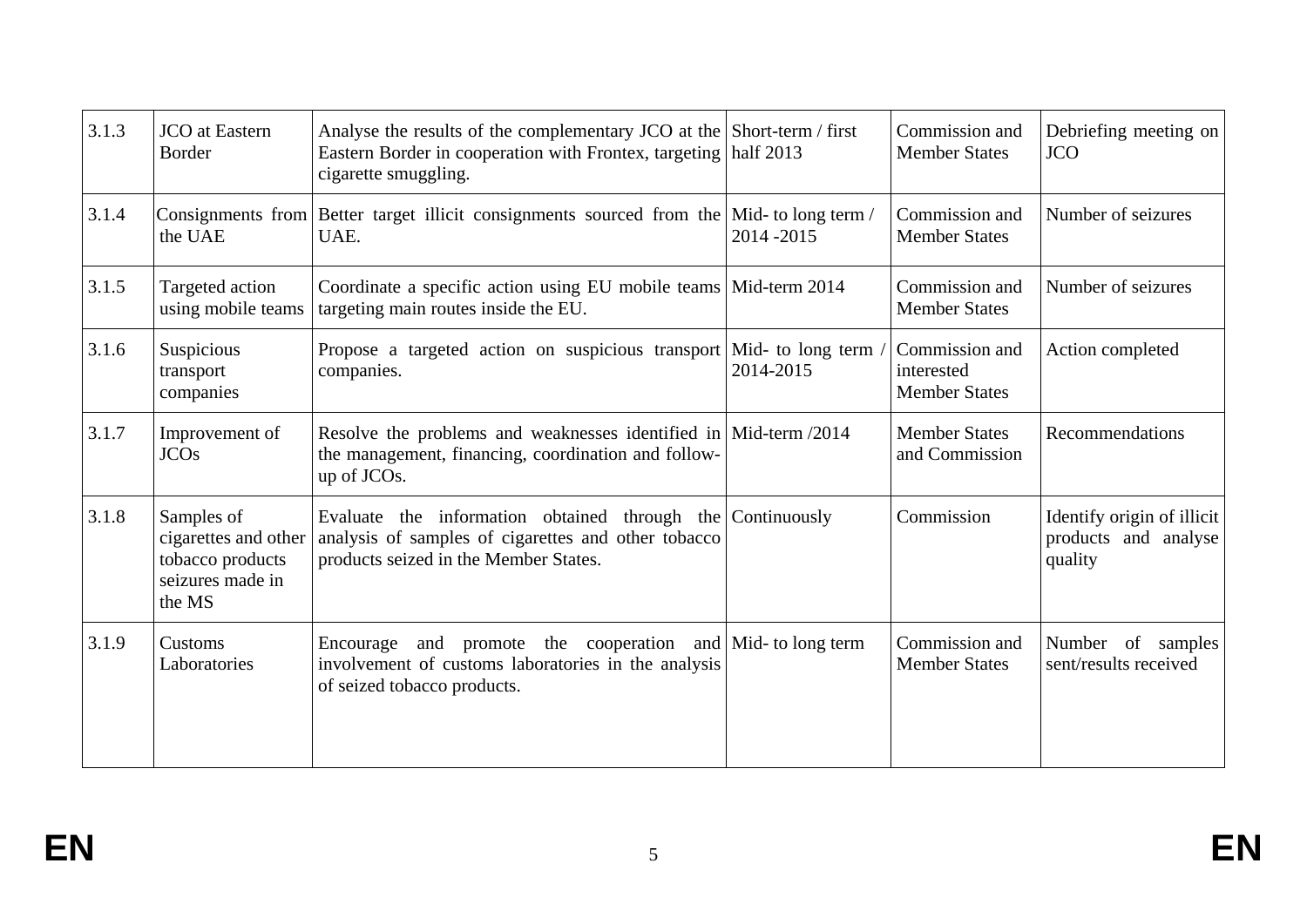|        | IT tools and equipment                                                                        |                                                                                                                                                                                                                                        |                            |                                        |                                                                                        |  |  |
|--------|-----------------------------------------------------------------------------------------------|----------------------------------------------------------------------------------------------------------------------------------------------------------------------------------------------------------------------------------------|----------------------------|----------------------------------------|----------------------------------------------------------------------------------------|--|--|
| 3.1.10 | CIGINFO analysis                                                                              | Carry out regular analysis of the CIGINFO data Long-term and on a<br>and provide a comprehensive report to MS, in yearly basis<br>order to make better use of existing data and<br>improve data quality.                               |                            | Commission                             | Annual report based<br>on CIGINFO Data                                                 |  |  |
| 3.1.11 | <b>CIGINFO</b> data<br>quality                                                                | Improve the quality, the completeness and the $\lfloor$ Long-term $\rfloor$<br>timeliness of the reported data which serves as a continuously<br>basis for the analysis.                                                               |                            | Commission and<br><b>Member States</b> | Amount, completeness<br>and accuracy of data<br>reported by Member<br><b>States</b>    |  |  |
| 3.1.12 | Special COCOLAF<br>meeting on CIGINFO                                                         | Organise a special meeting with Member States on Short-term / second<br>how to improve the reporting and the analytical half 2013<br>work related to the CIGINFO.                                                                      |                            | Commission                             | Organisation<br>of<br>the<br>meeting by<br>autumn<br>2013 and<br>ensuring<br>follow-up |  |  |
| 3.1.13 | <b>Automated licence</b><br>plate and container<br>code recognition tool<br>on Eastern Border | Interlink and centralise the information obtained Long-term<br>via this tool in order to make it available to the<br>other Member States.                                                                                              |                            | Commission                             | Interconnect the<br>system and ensure<br>access for all Member<br><b>States</b>        |  |  |
| 3.1.14 | Identification of<br>available programmes<br>to modernise customs                             | Assist Member States in identifying available Mid-term /<br>programmes to support and modernise customs<br>infrastructure, equipment, services and facilitate<br>the access to the use of available and future<br>funding instruments. | continuously               | Commission                             | Number of assistance<br>requests answered and<br>resolved                              |  |  |
| 3.1.15 | Internal coordination<br>in using funding<br>programmes                                       | Improve internal coordination as regards Member<br>States' applications to use available programmes.                                                                                                                                   | Mid-term /<br>continuously | Commission                             | Number of<br>coordination meetings<br>and recommendations                              |  |  |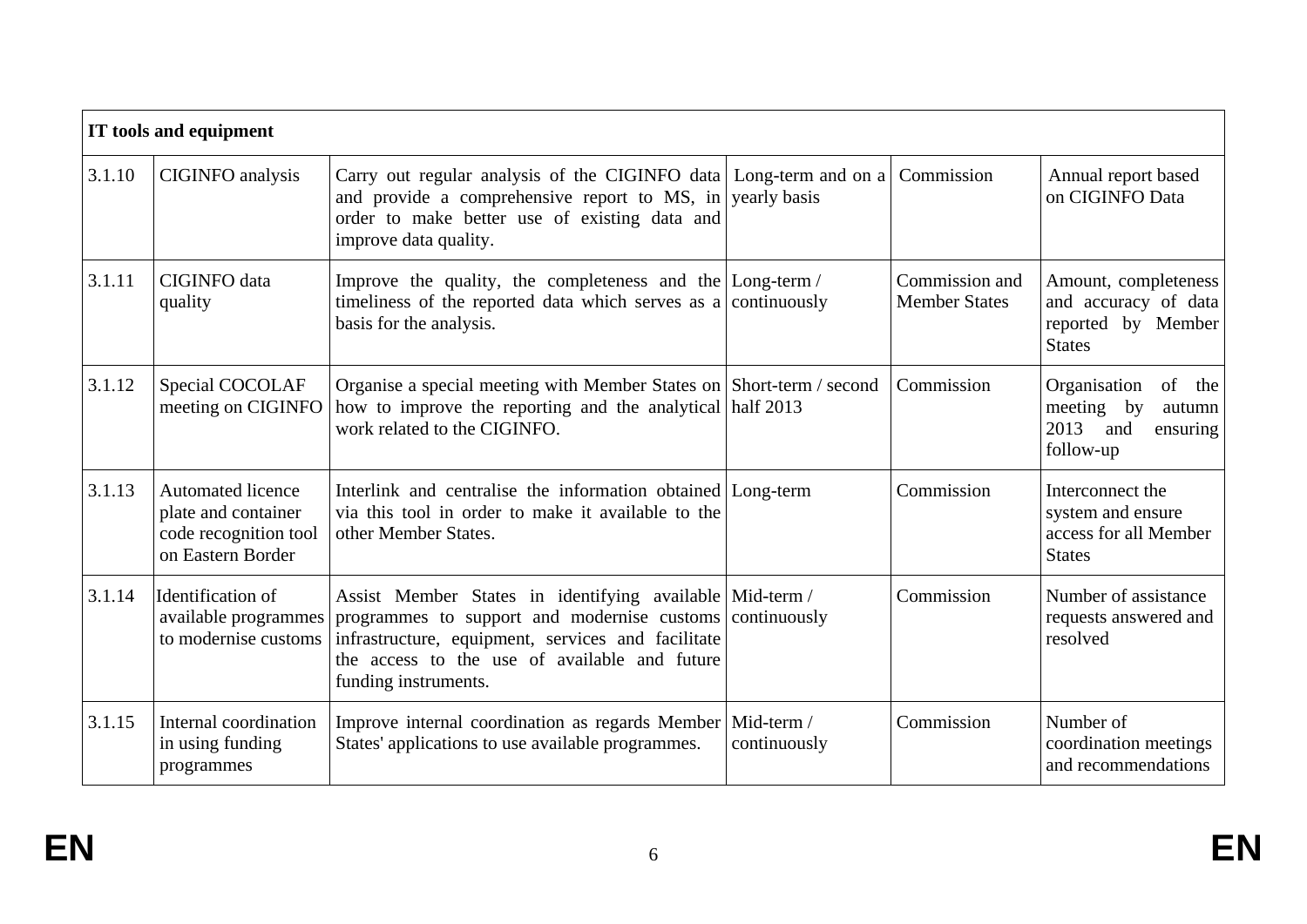| 3.1.16 | Identification of<br>available resources<br>for financing<br>equipment for<br><b>Customs Laboratories</b> | Provide support to Member States in identifying Short-term / second<br>available resources for financing equipment for the half 2013<br>Customs Laboratories, mainly to buy equipment<br>for DNA analysis and other sophisticated analytical<br>methods, handheld apparatus, development of<br>mobile laboratories. |                                                           | Commission                            | Number of assistance<br>requests answered and<br>resolved       |
|--------|-----------------------------------------------------------------------------------------------------------|---------------------------------------------------------------------------------------------------------------------------------------------------------------------------------------------------------------------------------------------------------------------------------------------------------------------|-----------------------------------------------------------|---------------------------------------|-----------------------------------------------------------------|
|        | <b>Cooperation between authorities</b>                                                                    |                                                                                                                                                                                                                                                                                                                     |                                                           |                                       |                                                                 |
| 3.1.17 | Exchange of<br>strategic<br>intelligence and<br>threat analysis with<br><b>FRONTEX</b>                    | Establish regular exchange of strategic intelligence<br>threat analysis with FRONTEX with the<br>and<br>objective of fighting against cross border crime.                                                                                                                                                           | Mid-term/by<br>2014 and from<br>then on a yearly<br>basis | Commission,<br><b>FRONTEX</b>         | Number of exchanges                                             |
| 3.1.18 | Improved strategic<br>information sharing<br>with INTERPOL                                                | Improve strategic information sharing with Interpol,<br>especially on the organised crime aspect.                                                                                                                                                                                                                   | Mid-term/2014                                             | Commission,<br><b>INTERPOL</b>        | Number of<br>information<br>exchanges, meetings,<br>conferences |
| 3.1.19 | Reform of OLAF<br>Regulation                                                                              | The pending review of the OLAF Regulation should<br>be adopted as soon as possible.                                                                                                                                                                                                                                 | Short-term /<br>mid-2013                                  | European<br>Parliament and<br>Council | Adoption                                                        |
| 3.1.20 | Reform of<br><b>EUROPOL</b><br>Regulation                                                                 | Adopt proposed new Regulation.                                                                                                                                                                                                                                                                                      | Mid-term/2014                                             | European<br>Parliament and<br>Council | Adoption                                                        |
| 3.1.21 | Reform of<br><b>EUROJUST</b>                                                                              | Adopt new Regulation to be proposed by the Mid-term/2014<br>Commission in summer 2013.                                                                                                                                                                                                                              |                                                           | European<br>Parliament and<br>Council | Adoption                                                        |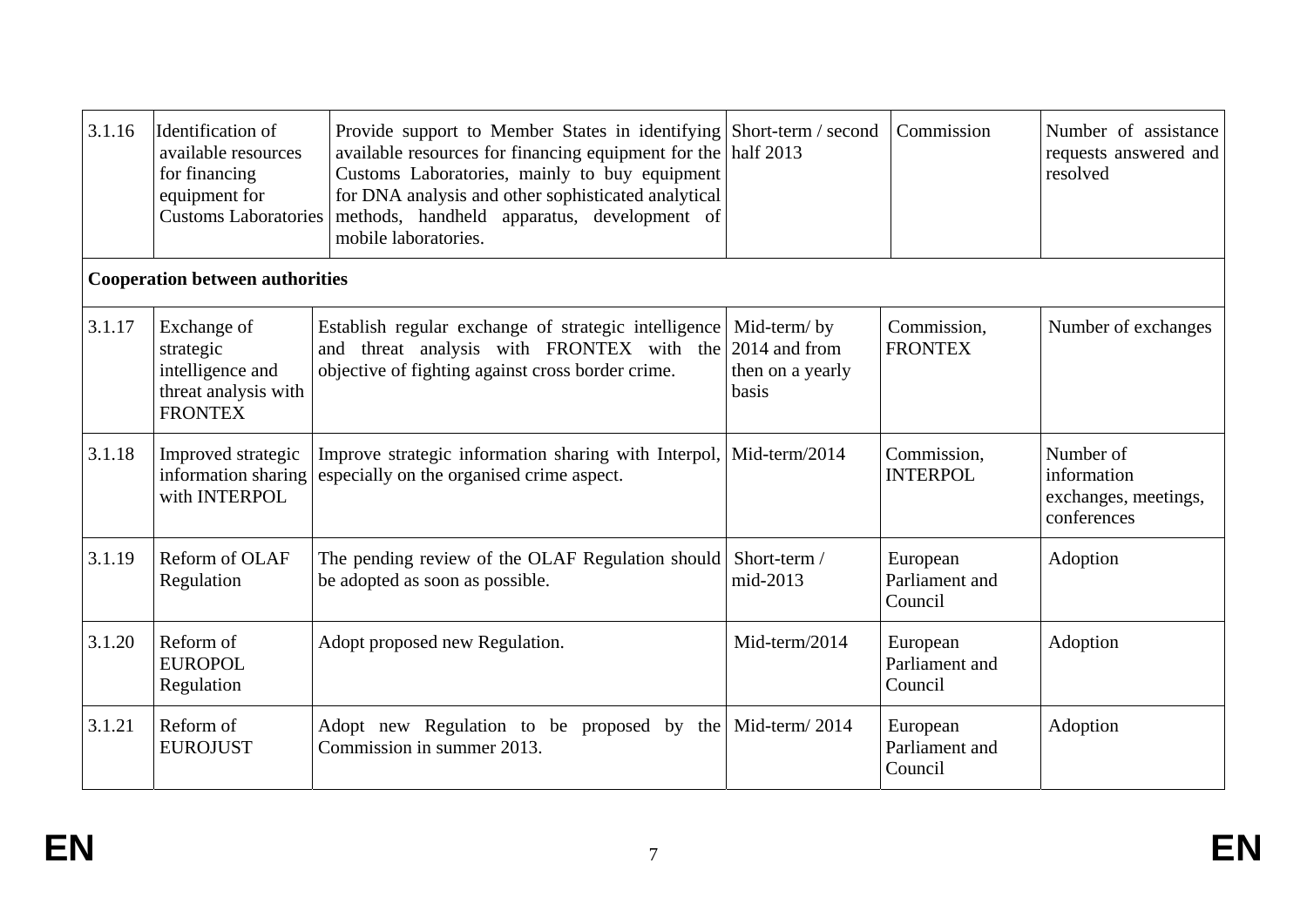| 3.1.22 | Share intelligence<br>under EUROSUR                                           | Share intelligence between OLAF and FRONTEX Long-term<br>under the EUROSUR system and encourage the<br>participation of national customs authorities in this<br>project.                                                                                     |                  | Commission,<br><b>FRONTEX</b>                             | Regular exchange of<br>intelligence     |  |  |  |
|--------|-------------------------------------------------------------------------------|--------------------------------------------------------------------------------------------------------------------------------------------------------------------------------------------------------------------------------------------------------------|------------------|-----------------------------------------------------------|-----------------------------------------|--|--|--|
|        | Specific problem areas                                                        |                                                                                                                                                                                                                                                              |                  |                                                           |                                         |  |  |  |
| 3.1.23 | Greece                                                                        | Address the issue of Greece being a major entry point   Mid-term 2014<br>in the context of the Task Force Greece and assist<br>Greece in the context of the on-going technical<br>assistance to the reform of the General Secretariat for<br>Public Revenue. |                  | Commission                                                | Discussion<br>and<br>recommendations    |  |  |  |
|        | Sharing of expertise and best practices                                       |                                                                                                                                                                                                                                                              |                  |                                                           |                                         |  |  |  |
|        | $3.1.24$ Follow-up of the<br>Project Group 5.1 of<br>the LT delegation.       | Ensure consistency with the recommendations of the Short-term /<br>Project Group 5.1.                                                                                                                                                                        | second half 2013 | Commission                                                | Member States and Actions implemented   |  |  |  |
| 3.1.25 | Specific trainings                                                            | Discuss and assess in close cooperation with the Short-term /<br>Member States the need for specific trainings to be second half $2013$<br>financed under Hercule III and ensure a coordinated and continuously<br>approach.                                 |                  | Commission,<br>Member States,<br>CEPOL,<br><b>EUROPOL</b> | Training scheme set<br>up               |  |  |  |
| 3.1.26 | Exchange of best<br>practices in tackling<br>corruption and staff<br>exchange | Assist Member States in sharing best practices in Mid-term /<br>tackling customs crime and corruption including 2014-2015<br>through providing financial assistance for staff<br>exchange (under Hercule programme).                                         |                  | Commission                                                | Study/report<br>with<br>recommendations |  |  |  |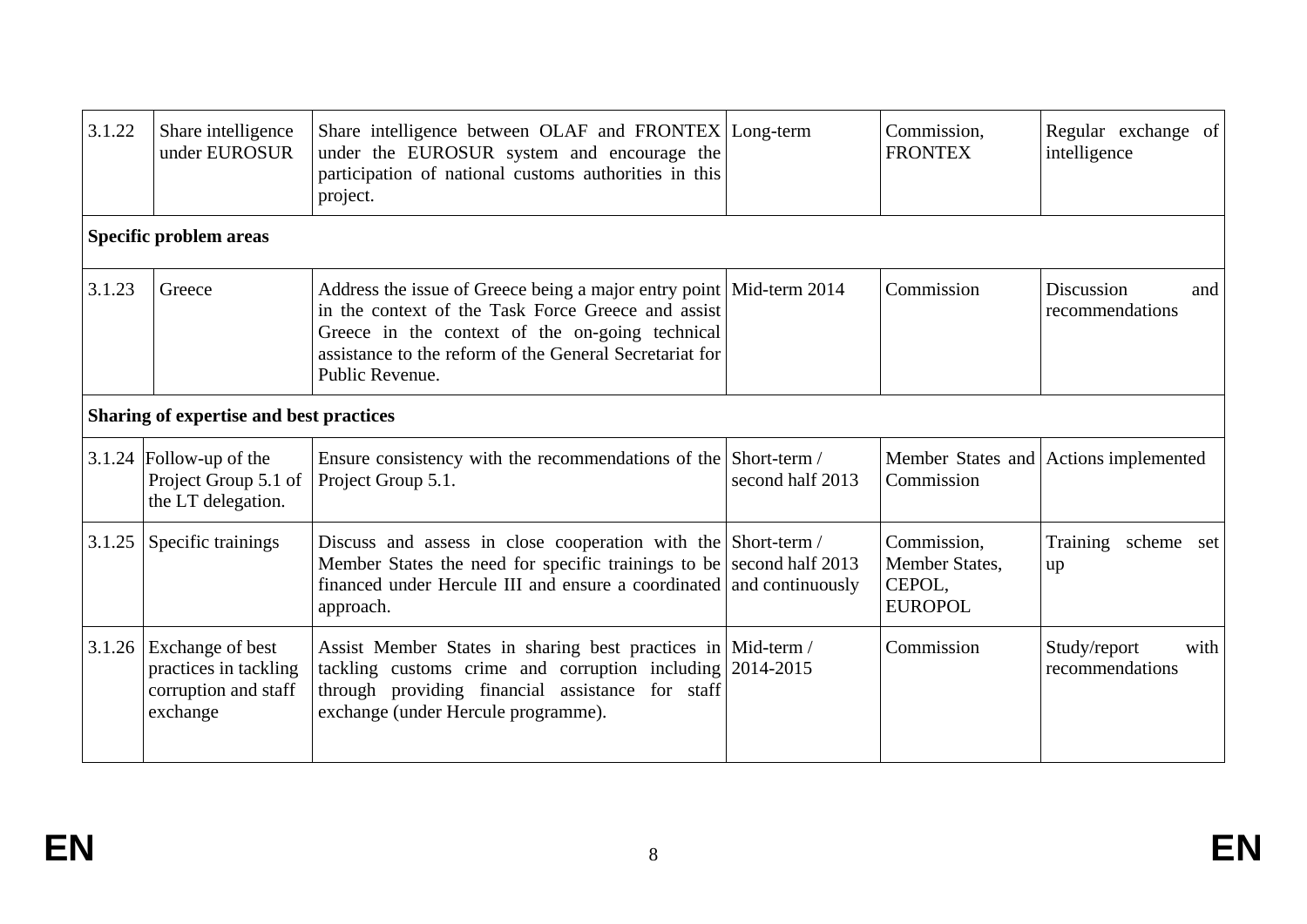| 3.2.  | Enhance cooperation with major source and transit countries                          |                                                                                                                                                                                                        |                                  |                            |                                               |  |  |
|-------|--------------------------------------------------------------------------------------|--------------------------------------------------------------------------------------------------------------------------------------------------------------------------------------------------------|----------------------------------|----------------------------|-----------------------------------------------|--|--|
| 3.2.1 | Raising the problem<br>with source countries<br>at political level                   | Systematically raise the issue of the illicit traffic in Continuous<br>tobacco products with the most significant source<br>and transit countries at political level.                                  |                                  | Commission,<br><b>EEAS</b> | Number of meetings                            |  |  |
| 3.2.2 | Joint Action Plans on<br>fighting the illicit trade<br>in tobacco products           | Propose and implement joint action plans between   Long-term<br>the EU and main source countries.                                                                                                      |                                  | Commission                 | <b>Action Plans</b><br>agreed/implemented     |  |  |
| 3.2.3 | Approximation of<br>Eastern neighbours'<br>tobacco excise<br>structure and rates     | Monitor closely the approximation of Eastern Long-term<br>neighbours' tobacco excise structure and rates to<br>the EU's, both through bilateral dialogue channels<br>and via multilateral initiatives. |                                  | Commission                 | Number of meetings,<br>initiatives, exchanges |  |  |
| 3.2.4 | <b>Strategic Frameworks</b><br>for Customs<br>Cooperation with<br>Eastern neighbours | Implement the Strategic Frameworks for Customs   Continuous<br>Cooperation with Russia, Ukraine and Moldova.                                                                                           |                                  | Commission                 | Number of meetings,<br>joint actions          |  |  |
| 3.2.5 | <b>Strategic Framework</b><br>for Customs<br>Cooperation with<br><b>Belarus</b>      | Negotiate and endorse a strategic framework for Mid-term / 2014<br>customs cooperation with Belarus.                                                                                                   |                                  | Commission                 | Strategic<br>framework<br>signed/endorsed     |  |  |
| 3.2.6 | Administrative<br>Cooperation<br>Arrangements (ACAs)<br>with Ukraine and<br>Moldova  | Sign legally non-binding ACAs between OLAF<br>and customs authorities of Ukraine and Moldova.                                                                                                          | Short-term /<br><b>July 2013</b> | Commission                 | Arrangements signed                           |  |  |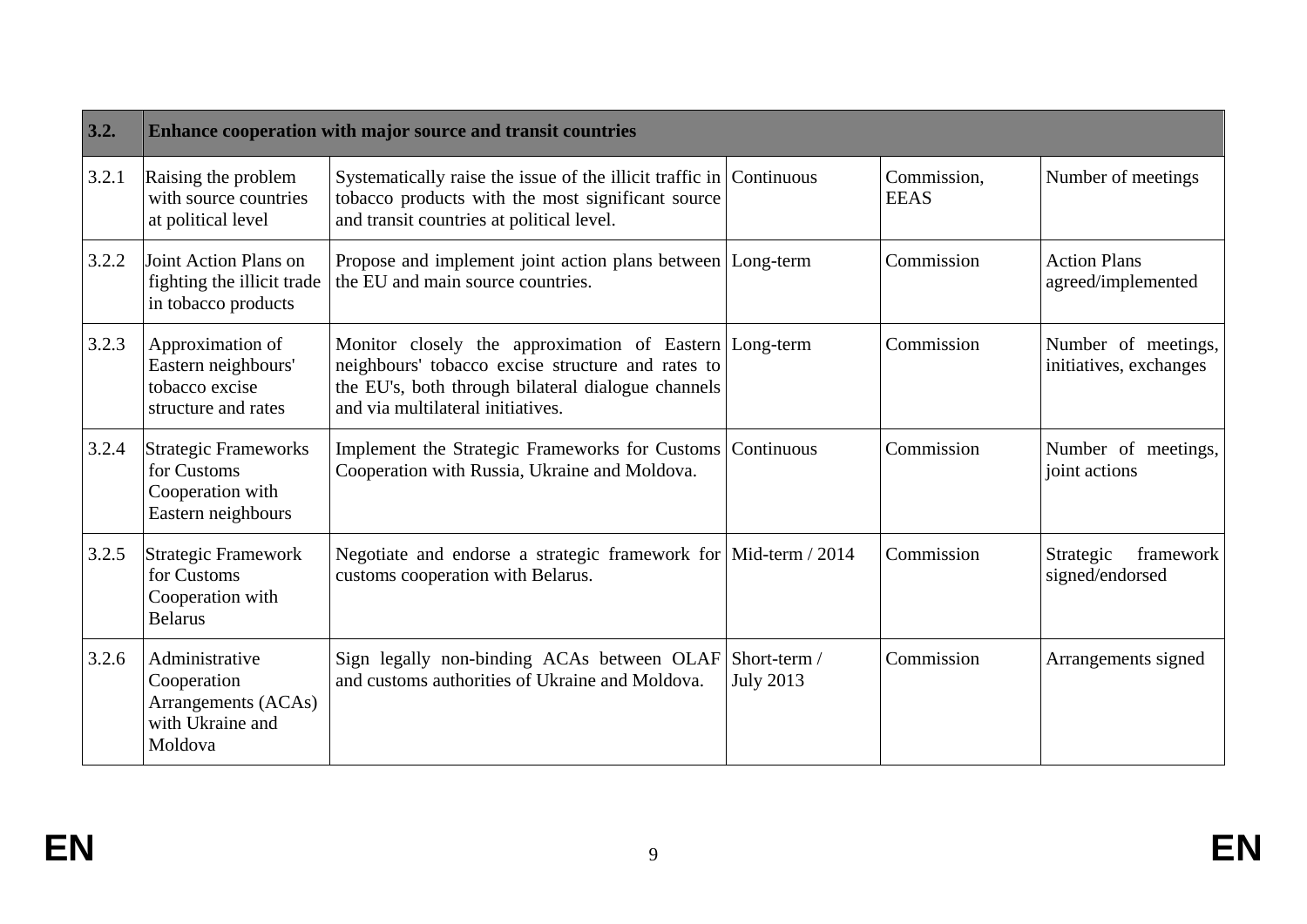| 3.2.7  | <b>ACAs</b> with Russia and<br><b>Belarus</b>                       | Negotiate ACAs with the customs authorities of Short- to mid term<br>Russia and Belarus which will enable sharing of $\frac{1}{2013}$ -2014<br>information and closer cooperation in relation to<br>the illicit trade in tobacco products.                                                                                         | Commission                                                      | Arrangements signed                                          |
|--------|---------------------------------------------------------------------|------------------------------------------------------------------------------------------------------------------------------------------------------------------------------------------------------------------------------------------------------------------------------------------------------------------------------------|-----------------------------------------------------------------|--------------------------------------------------------------|
| 3.2.8  | HL seminar on customs<br>cooperation at the EU<br>Eastern border    | Organise a high-level seminar on customs Short-term /<br>cooperation at the Eastern border targeting, among 24-25 October<br>others, the fight against smuggling of highly taxed 2013<br>goods. Its purpose will be to improve operational<br>cooperation and the implementation of the FCTC<br>Protocol.                          | Council<br>Presidency, with<br>the support of the<br>Commission | Organisation of<br>seminar within the<br>proposed time frame |
| 3.2.9  | Technical assistance to<br>key non-EU countries                     | Provide technical assistance to non-EU countries Continuous<br>(European Neighbourhood Countries, Western<br>Balkans and Turkey) within the existing financing<br>instruments for fighting illicit trade.                                                                                                                          | Commission                                                      | Number of projects<br>financed                               |
| 3.2.10 | EU liaison officers                                                 | Examine the usefulness of posting additional EU Short-term /<br>liaison officers to important source and transit second half 2013<br>countries.                                                                                                                                                                                    | Commission                                                      | Assessment and<br>recommendations                            |
| 3.2.11 | Anti-fraud provisions<br>in relevant<br>international<br>agreements | Negotiate provisions on customs anti-fraud, mutual Continuous<br>administrative assistance in customs matters<br>(MAA), and fight against organised crime for<br>Association Agreements (AAs), Partnership and<br>Cooperation Agreements (PCAs) and Free Trade<br>Agreements (FTAs) to be concluded with main<br>source countries. | Commission                                                      | Number of provisions<br>inserted                             |